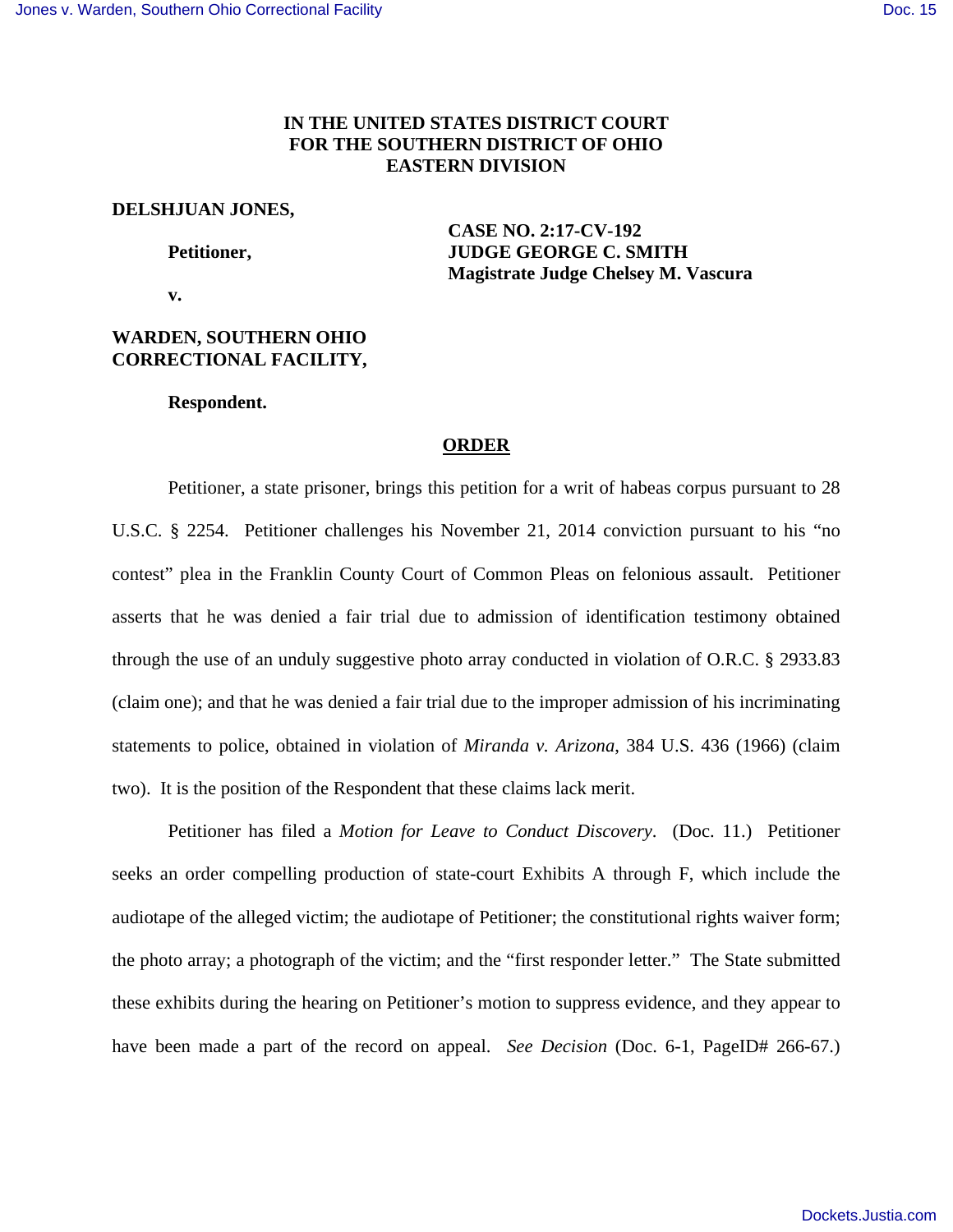Respondent, however, opposes Petitioner's discovery request. *Response in Opposition to Motion for Discovery* (Doc. 12.)

A habeas corpus petitioner is not entitled to discovery as a matter of right. *Bracy v. Gramley,* 520 U.S. 899 (1997); *Stanford v. Parker*, 266 F.3d 442, 460 (6th Cir. 2001). "A judge may, for good cause, authorize a party to conduct discovery under the Federal Rules of Civil Procedure and may limit the extent of discovery." Rule 6 of the Rules Governing Section 2254 Cases in the United States District Courts. Under this "good cause" standard, a district court should grant leave to conduct discovery in habeas corpus proceedings only if "'specific allegations before the court show reason to believe that the petitioner may, if the facts are more fully developed, be able to demonstrate that he is . . . entitled to relief . . . .'" *Bracy*, 520 U.S. at 908-09 (quoting *Harris v. Nelson*, 394 U.S. 286, 300 (1969)). *See also Standford v. Parker*, 266 F.3d 442, 460 (6th Cir. 2001). "The burden of demonstrating the materiality of the information requested is on the moving party." *Blankenburg v. Miller,* No. 1:16-cv-505, 2017 WL 3404772, at \*1 (S.D. Ohio Aug. 9, 2017) (citing *Stanford v. Parker*, 266 F.3d 442, 460 (6th Cir. 2001) (citing *Murphy v. Johnson*, 205 F.3d 809, 813-15 (5th Cir. 2000). "Bald assertions and conclusory allegations do not provide sufficient grounds to warrant requiring the government to respond to discovery or to require an evidentiary hearing." *Thomas v. United States*, 849 F.3d 669, 681 (6th Cir. 2017) (citing *Stanford,* 266 F.3d at 460). Where a petitioner fails to make a "fact specific showing of good cause under Rule 6," the court will deny the discovery request as a mere fishing expedition. *Id*.; *Williams v. Bagley*, 380 F.3d 932, 974 (6th Cir. 2004).

Moreover, Rule 7 of the Rules Governing Section 2254 Cases in the United States District Courts also permits federal habeas courts to direct the parties to supplement the statecourt record with materials relevant to the Court's resolution of the petition: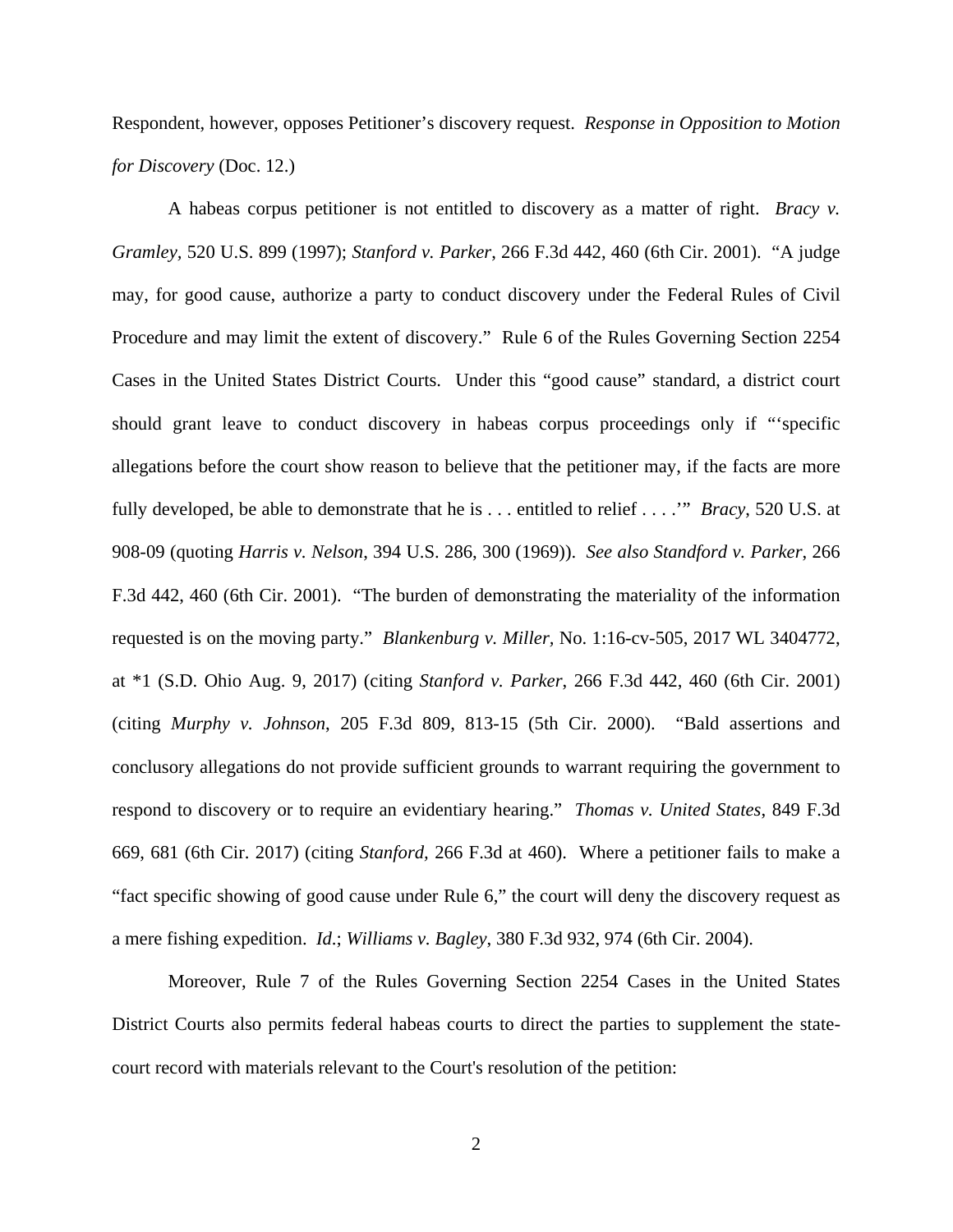(a) In General. If the petition is not dismissed, the judge may direct the parties to expand the record by submitting additional materials relating to the petition. The judge may require that these materials be authenticated.

(b) Types of Materials. The materials that may be required include letters predating the filing of the petition, documents, exhibits, and answers under oath to written interrogatories propounded by the judge. Affidavits may also be submitted and considered as part of the record.

(c) Review by the Opposing Party. The judge must give the party against whom the additional materials are offered an opportunity to admit or deny their correctness.

However, the decision whether to order an expansion of the record under Rule 7 falls within the sound discretion of the district court. *Ford v. Seabold*, 841 F.2d 677, 691 (6th Cir. 1988). Such expansion must be limited by the relevance of the proffered materials to the constitutional claims presented.

Respondent has submitted a copy of the transcript of the hearing on Petitioner's motion to suppress evidence. (Doc. 6-2.) The audiotape of Petitioner's interview with police during the time that he signed the *Miranda* rights waiver form and made incriminating statements to police has been made a part of the transcript of the hearing on the motion to suppress evidence. (PageID# 356-88; 389-90.) Likewise, the audiotape made by police of the interview of the alleged victim, Samuel Lacy (PageID# 346-52), and Lacy's identification of Petitioner from the photo array, has been made a part of the transcript of the hearing on the motion to suppress evidence. (PageID# 420-22.) It also includes cross-examination by defense counsel on the contents of the first responder report. (PageID# 443-48.) Therefore, this information has already been made a part of the record before the Court. Although Respondent has not provided a copy of the photo array Petitioner refers to, the state appellate court rejected Petitioner's claim regarding improper admission of his identification as the perpetrator, indicating that "Lacy was